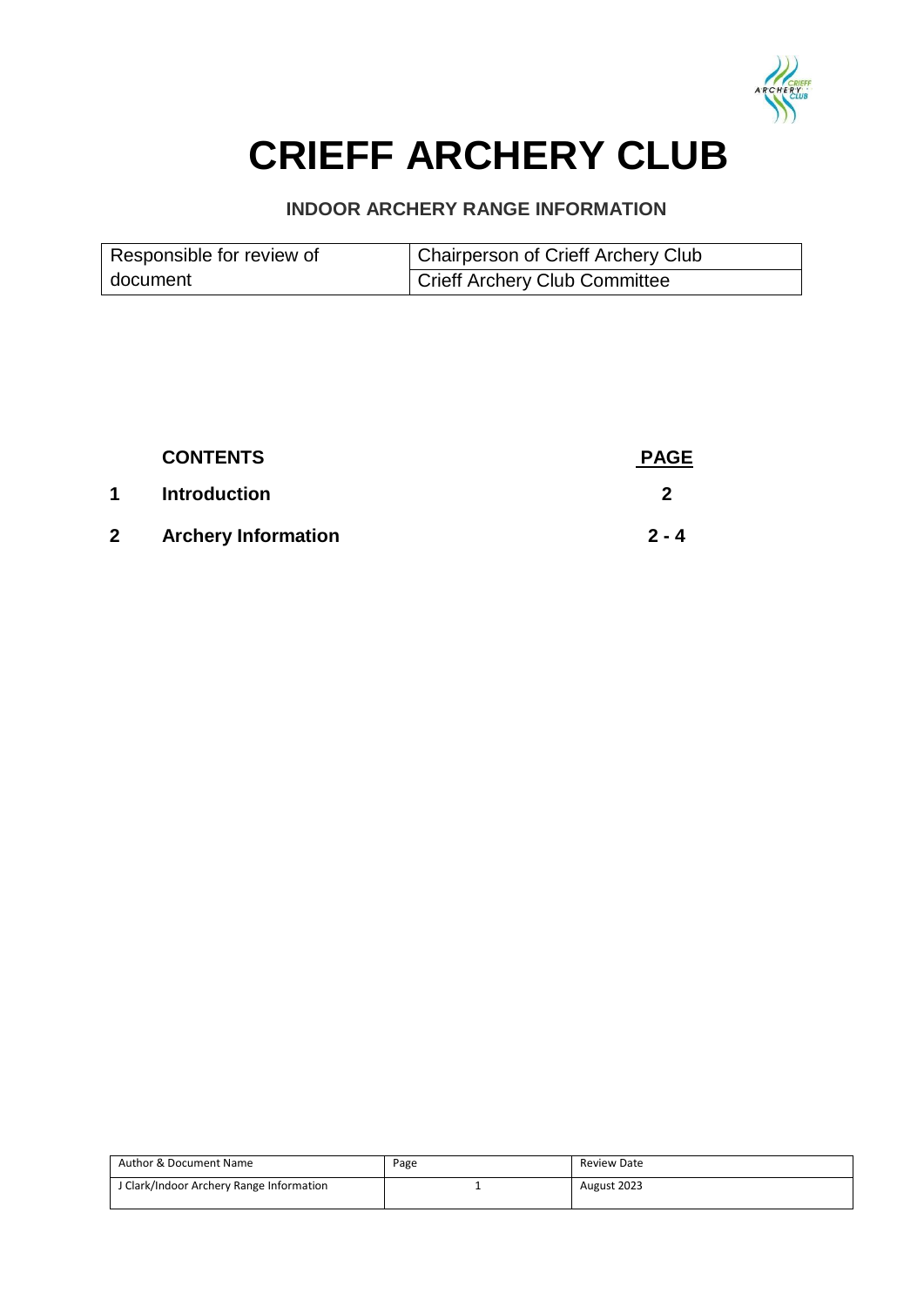

## **1. Introduction**

This document provides general information in relation to shooting on the Indoor Range at the Strathearn Community Campus in Crieff, and should be read in tandem with the club's Indoor Archery Risk Assessment. It must be noted that:

- Crieff Archery Club is affiliated to Archery GB and the Scottish Archery Association and is required to meet the national safety standards for archery.
- The Club is covered by Archery GB public liability insurance
- All archers within the club are members of Archery GB and as such must abide by the association rules and policies

## **2. Archery Information**

#### Archery Hall

The activity hall within the Strathearn Community Campus designated for use by archers is the Four Court Sports Hall. The hall has three fire exit doors which are alarmed, and a locked sports storage area where the targets and club cabinet will be kept. There is a backstop curtain in place which will be behind the targets when the archery range is in use.

The equipment storage cupboard is locked and will be opened by one of the centre managers for the beginning of the archery session. For any reason, should the cupboard not be opened, then contact the leisure centre reception staff and they will request one of the managers to attend to open it for you.

Risk to archers and the general public is minimized during any archery session given that the roof, walls and backstop curtain in the activity hall provide the control measures of safety required. There is only one entrance/exit door which is behind the archers.

The layout of the indoor range complies with Archery GB safety requirements.

Should a person somehow manage to intrude into the shooting area whilst shooting is taking place, the Field Captain/Rangemaster or any Archer will shout "FAST" at which point all archers will stop shooting immediately, remove arrows from bow, return them to their quiver and await further instructions. Shooting will not commence until the area becomes safe again.

## Shooting

The generic rules of a shooting range are in place in order to operate safely. These include:

Dynamic Risk assessment – The identified Field Captain/Rangemaster will identify any hazards that must be addressed before shooting begins (e.g. requirement for safety notices, any issues in relation to lighting and floors etc.) and will ensure that suitable control measures are in place in order to use the range in a safe manner. No shooting will commence unless any identified risks are addressed. If safe conditions cannot be maintained for both archers and the general public for any reason, then shooting will not be allowed to continue.

| Author & Document Name                   | Page | <b>Review Date</b> |
|------------------------------------------|------|--------------------|
| J Clark/Indoor Archery Range Information |      | August 2023        |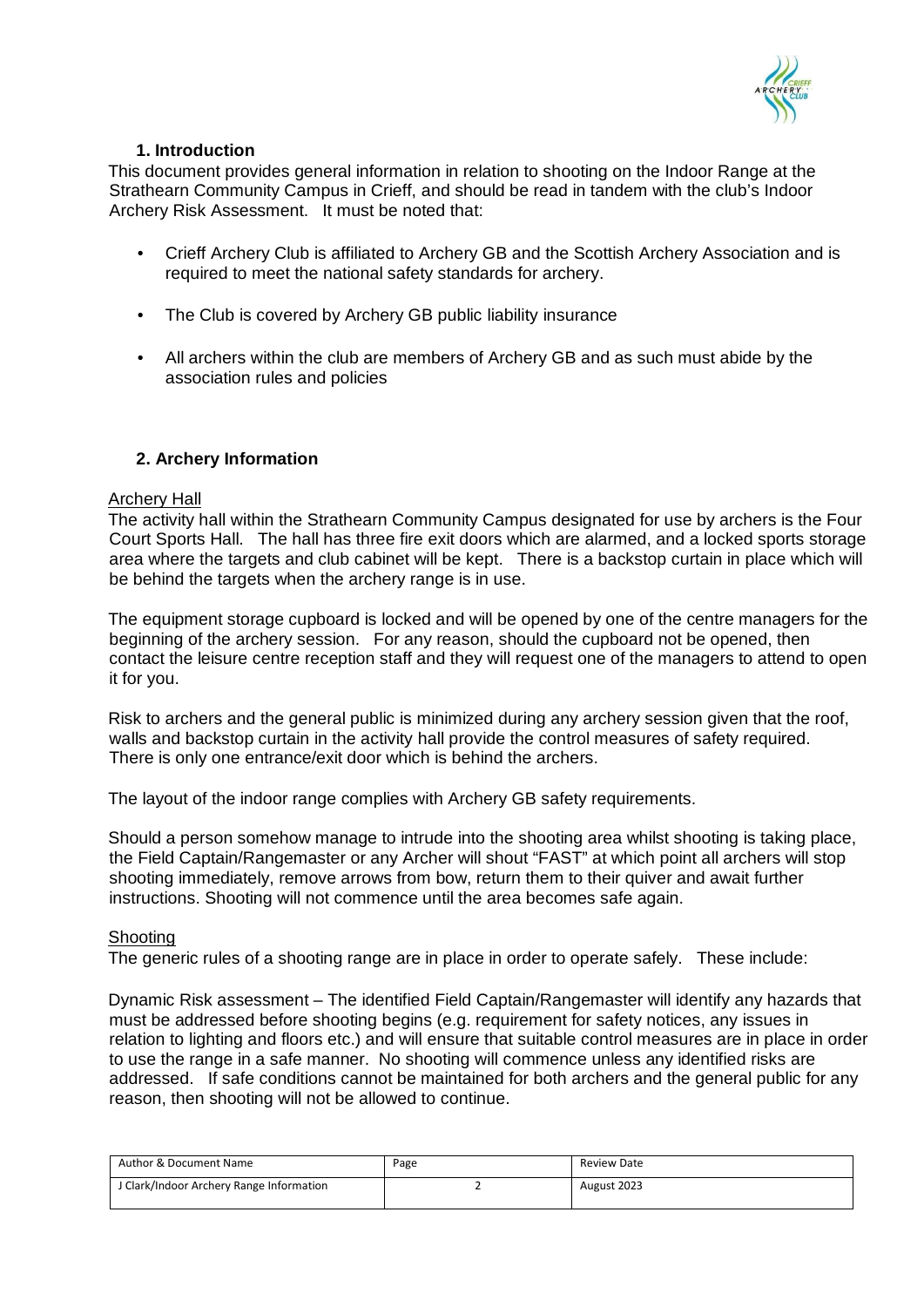

Minimum Numbers – On any day that archery shooting is carried out, there must be a minimum of two persons.

Before and after shooting, all archers return to behind the safety line. An experienced and competent adult archer will act as the Field Captain/Rangemaster and will control overall safety and take control of the archery range. The Field captain/Rangemaster will use a whistle to control the archers. Whistle commands are as follows:

1 x whistle - to approach shooting line and commence shooting When all archers have finished shooting this end and have returned behind the safety line 2 x whistle – gives the "all clear" notification that its safe for archers to walk to the targets to score and collect arrows.

A loud shout of "FAST" is the emergency signal to all archers to stop shooting immediately, return arrows to their quiver and await further instruction. "FAST" can and should be called by **ANY ARCHER** who notices a potential danger. All archers are reminded regularly that they must remain alert and monitor safety on the range at all times.

All archers are trained to shoot in a disciplined and methodical manner and pose little risk to each other. All archers must complete a comprehensive beginner's course before they can join the club and shoot. Archers compliance to the rules required to shoot safely is monitored by the Field Captain/Rangemaster at every shoot and any deviations would be addressed immediately.

Indoor Archery club meets are:

Sundays 10:00 – 12:30 & Wednesday 19:00 – 21:00

## **Emergency & General Arrangements**

On club nights, the following applies:

#### *Fire drill/other evacuation procedures*

Fire alarm testing is on a Sunday at closing time. Out with the fire alarm testing, should the fire alarm ring for 10 seconds or more, all members must exit the building immediately and make their way to Fire Congregation Point D which is at the rear of the main car park. A member head count will be taken in order to ensure that all club members have evacuated the building safely. No one will reenter the building until the Field Captain/Rangemaster has been notified by one of the venue managers that it is safe to return.

## *First Aid*

Incident Forms and the green First Aid Box are in the club storage cabinet in the store area. All accidents and injuries must be reported to the Field Captain/Rangemaster. Should there be a serious incident, then this must be reported to the leisure centre reception as the centre has first aiders on site and they will need to keep a separate record of any significant incident.

| Author & Document Name                   | Page | Review Date |
|------------------------------------------|------|-------------|
| J Clark/Indoor Archery Range Information |      | August 2023 |